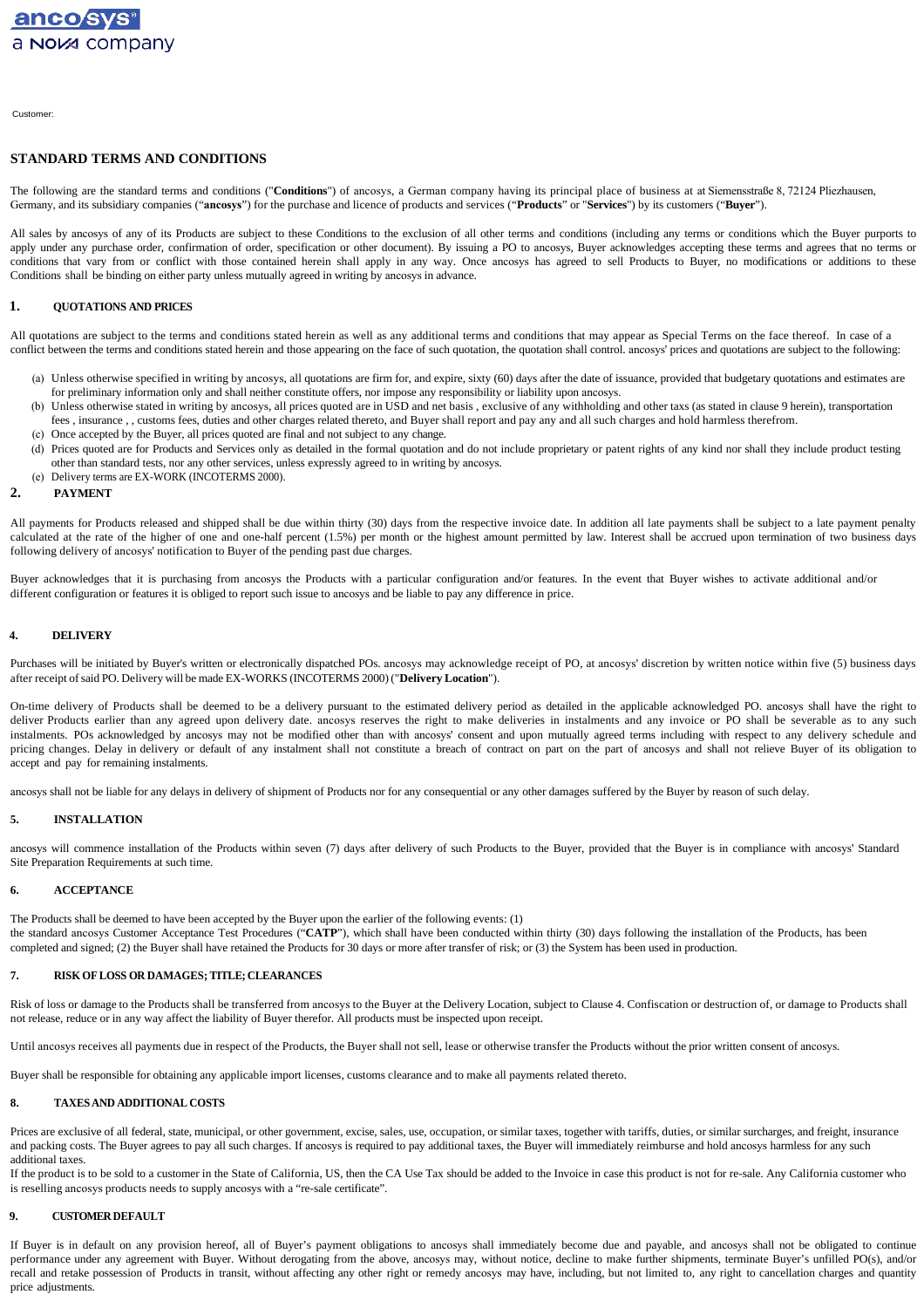# anco sys<sup>®</sup> a Nova company

For purposes of these Conditions, a "default" shall occur in the event that Buyer is more than five (5) days delinquent in any payment to ancosys, becomes insolvent, is adjudicated bankrupt, petitions for or consents to any relief under any bankruptcy reorganization statutes, is appointed a receiver or makes an assignment for the benefit of creditors, or is otherwise unable to meet its financial obligations as they become due. Continued shipment by ancosys following Buyer's default shall not constitute a waiver nor shall it affect Buyer's legal obligations hereunder. In the event ancosys institutes legal action against Buyer to collect delinquent accounts, Buyer agrees to reimburse ancosys for reasonable attorneys' fees and costs of suit. All Products shall remain the property of ancosys until payment in full therefore.

#### **10. WARRANTIES**

The title of the Products hereunder, when conveyed to Buyer, shall be good and its transfer rightful, and the Products delivered shall be new and free from any security interest or other third party right. With respect to the ancosys hardware and software elements of the Products sold hereunder and with respect to the Software separately licensed hereunder, ancosys warrants that such hardware and software shall, for a period of one (1) year from the date of delivery, conform to ancosys' published specifications for the Product for the particular configuration ordered.

The foregoing warranty does not apply to Products which have been subject to misuse, neglect, accident, improper installation and/or uninstallation or testing, or modifications. In additon, ancosys shall not be liable to the Buyer for breach of a warranty if the breach is caused by the following: the failure of the Buyer to operate and maintain the Product, in accordance with the reasonable requirements of ancosys' documentation; the failure of the Buyer to operate and maintain the site where Product is installed in accordance with ancosys' requirements; and equipment not supplied, delivered, assembled or installed by ancosys. This warranty is the only warranty made by ancosys with respect to the hardware and software elements of the Products delivered hereunder, and may only be amended by a written instrument signed by a duly authorized Officer of ancosys. ancosys' sole and exclusive liability and Buyer's sole and exclusive remedy under this warranty shall be, at ancosys' option, with respect to hardware - to repair or replace, and with respect to software – to provide bug fixing and updates.

Limitation on Warranties. The foregoing limited warranty applies only to failures in operation of the software that are reproducible in standalone form and does not apply to: (i) software that is modified or altered by Buyer or any third party; (ii) software that is otherwise operated in violation of these Conditions or other than in accordance with the published user documentation; (iii) failures which are caused by other software or hardware products; (iv) any media or copy of the software that was not originally purchased or licensed from ancosys or whose license fee was not paid to ancosys by Buyer; or (v) software that have been repaired or otherwise altered by anyone not under the control of, or not having the written authorization of ancosys to do such repair or alteration.

All requests for warranty repairs shall be made in accordance with ancosys' policy regarding such repairs, which is hereby incorporated by reference. In the event that Buyer receives from ancosys Product updates and/or upgrades for Products under warranty - such updates and upgrades shall be limited to the products and/or serial numbers stated by ancosys and Buyer is expressly not licensed to apply such updates/upgrades to any other Products.

All limitations on ancosys' liability set out in these Conditions shall extend to any liability of any affiliate company of ancosys whom ancosys may request to carry out services herein on its' behalf.

THE WARRANTIES OF ancosys SET FORTH HEREIN ARE IN LIEU OF, AND BUYER HEREBY WAIVES, ANY EXPRESS, STATUTORY OR IMPLIED WARRANTIES OF MERCHANTABILITY AND FITNESS FOR A PARTICULAR PURPOSE AND ALL OTHER WARRANTIES, ARISING OUT OF OR IN CONNECTION WITH THE SALE, RESALE, AND PURCHASE OF ancosys' PRODUCTS, OR THE USE, REPAIR OR PERFORMANCE THEREOF, OR THE COURSE OF DEALING OR PERFORMANCE UNDER ANY AGREEMENT BETWEEN BUYER AND ancosys TO WHICH THESE CONDITIONS APPLY. NOT WITHSTANDING THIS SECTION, ancosys PROVIDES PROTOTYPES "AS-IS", WITHOUT WARRANTY OF ANY KIND.

#### **11. DAMAGEANDLIABILITY**

ancosys' TOTAL LIABILITY IN DAMAGES OR OTHERWISE SHALL BE LIMITED TO THE REMEDIES SET FORTH HEREIN AND NOT EXCEED THE PAYMENT, IF ANY, RECEIVED BY ancosys FOR THE UNIT OF PRODUCT OR SERVICE FURNISHED OR TO BE FURNISHED, AS THE CASE MAY BE, RESULTING IN THE LOSS OR DAMAGE CLAIMED. ancosys SHALL NOT BE LIABLE FOR DAMAGES DUE TO DELAYS IN DELIVERIES OR USE. IN NO EVENT SHALL ancosys BE LIABLE FOR INCIDENTAL, CONSEQUENTIAL, INDIRECT, PUNITIVE OR SPECIAL LOSS OR DAMAGES OF ANY KIND, SUCH AS BUT NOT LIMITED TO DEATH, PERSONAL INJURY, LOST BUSINESS REVENUE, LOST PROFITS OR COSTS OF DOWNTIME RESULTING FROM ancosys' PRODUCTS OR SERVICES HOWEVER CAUSED, WHETHER BASED ON CONTRACT, TORT (INCLUDING NEGLIGENCE) OR ANY OTHER LEGAL THEORY. EXCEPT AS PROVIDED EXPRESSLY HEREIN, ancosys SHALL NOT BE LIABLE TO BUYER OR TO ANY OTHER PERSON. BUYER AGREES TO INDEMNIFY ancosys WITH RESPECT TO ANY CLAIMS AGAINST ancosys FOR INCIDENTAL, SPECIAL, INDIRECT, OR CONSEQUENTIAL DAMAGES, INCLUDING WITHOUT LIMITATION LOSS OF PROFIT, PLANT, EQUIPMENT, INFORMATION, PROPERTY OR PRODUCTION, ARISING FROM THE SALE, PURCHASE, RESALE, REPAIR OR SUBSEQUENT USE OF ancosys' PRODUCTS AND FROM ANY PROMISE OR OFFER TO SELL, PURCHASE OR REPAIR SUCH PRODUCTS, REGARDLESS OF WHETHER ancosys HAS BEEN INFORMED OF THE POSSIBILITY OF SUCH DAMAGES. BUYER AGREES THAT THIS LIMITATION OF DAMAGES IS REASONABLE AND WILL NOT CAUSE IT TO LOSE ANY EXPECTED BENEFITS, RIGHTS OR REMEDIES UNDER ANY AGREEMENT FOR THE SALE OF PRODUCTS.

Buyer further waives any right extending beyond the warranty, to claim for negligence by ancosysin design, material, workmanship, or installation of Products.

#### **12. SUPPORT AND MAINTENANCE**

ancosys may agree to provide support and maintenance to Buyer subject to the parties agreeing on and entering into an appropriate service agreement, for which an additional fee shall be charged.

#### **13. CONFIDENTIALITY**

ancosys normally supplies all information necessary for the proper operation of its Products. Such information is proprietary in nature and confidential information of ancosys. Except as expressly authorized in writing by ancosys, Buyer warrants that it will not divulge, disclose, or in any way distribute or make use of any ancosys proprietary information or Products, whether or not designated or marked as proprietary, and that Buyer will not manufacture or engage to have such Products manufactured on its own behalf.

#### **14. INTELLECTUALPROPERTYRIGHTS**

Buyer agrees that ancosys retains proprietary rights in and to all Product specifications, designs, engineering details, discoveries, inventions, patents, copyrights, trademarks, trade secrets and other proprietary rights in, underlying or otherwise relating to the Products and the technologies thereunder or therein. The Products are offered for sale and are sold by ancosys, subject in every case to the condition that such sale does not convey any license, expressly or by implication, estoppel or otherwise, to manufacture, duplicate or otherwise copy or reproduce any of the Products or the technologies thereunder.

The Buyer shall refrain from analyzing or attempting to analyze the Products in order to determine the construction, code, algorithm or topology (composition, formula or specifications) thereof, either by itself or through any third party.

#### **15. SOFTWARE AND FIRMWARE**

All Products that are comprised ofsoftware or firmware are provided subject to the terms of ancosys' Software License Agreement, the terms of which are hereby incorporated by reference.

The Buyer acknowledges that the Software is integral to the use of the Products, and that it is the sole property of ancosys. The licence granted to the Buyer is non-exclusive and nontransferable or assignable, and shall be for use only in connection with the Products. Use of the Software is permitted only when loaded in the designated Products. Buyer shall not: (i) transfer the Software and related materials to any third party; (ii) copy the Software; (iii) reverse engineer, disassemble, decompile, modify, or transmit the Software acquired hereunder or use such Software for any purpose other than with the Products; and (iv) use any Software acquired hereunder for any purpose other than the operation of the Products. Buyer shall maintain in each permitted copy of the Software any copyright or other intellectual property rights legends contained in the Software as delivered by ancosys to Buyer.

In the event of any breach of these Conditions herein by the Buyer, the same shall result in an immediate automatic termination of this licence, and the Buyer shall return all and any Software